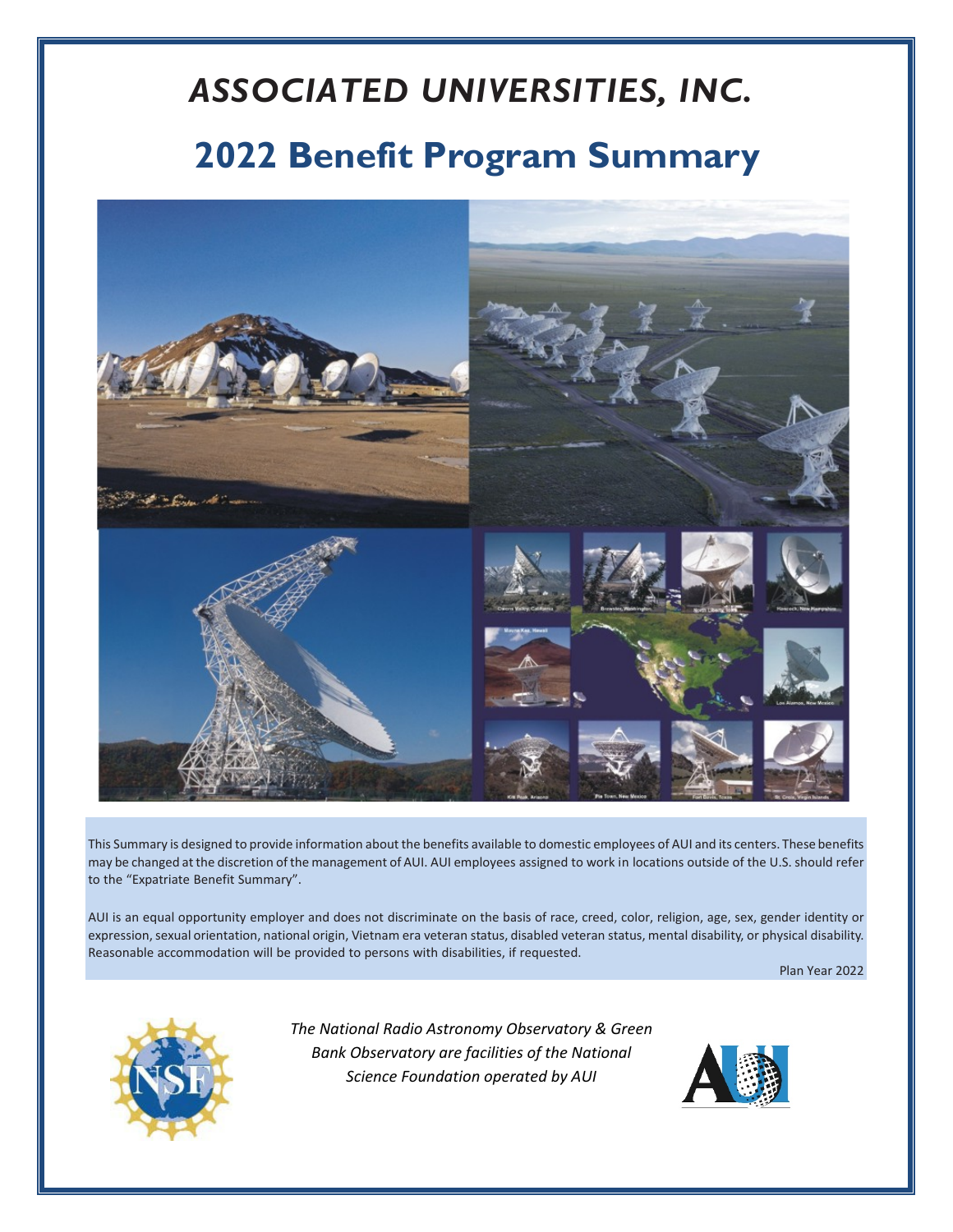# **Introduction**

The following is a summary of the AUI Benefits Program provided to employees of AUI and its centers. A more comprehensive description is available on the Benefits Information Page, on the NRAO Human Resources website [\(www.nrao.edu/hr\).](http://www.nrao.edu/hr)

All of the benefits described in this summary are available to regular full-time employees. If you are approved to regularly work at least 20 hours per week, you are considered an eligible part-time employee. Eligible part-time employees may participate in all employee benefits except Doctor or Dentist Visits and Tuition Assistance.

For eligible part-time employees, vacation, sick leave, holiday pay and maximum permissible accumulation of vacation and sick leave are prorated according to each employee's official work schedule. Specific information regarding each benefit is available at the human resources website [\(www.nrao.edu/hr/benefits\)](http://www.nrao.edu/hr/benefits).

# **Direct Deposit of Payroll**

To enhance the security and timely distribution of payroll, AUI requires all new employees to participate in payroll direct deposit to a financial institution(s) of their choice. Direct deposit can be made to multiple accounts, if desired.

#### **Vacation**

Regular, full-time, exempt employees: Vacation credit accrues on a pay period basis at the rate of 7.39 hours per pay period.

Regular, full-time, nonexempt employees: Vacation credit accrues at the rate of 3.70 hours for each pay period during the first year of employment. After the first year of employment, vacation credit accrues at the rate of 7.39 hours per pay period.

Eligible, part-time, employees: Vacation credit accrues per the schedules above, but is prorated based on official work schedule.

# **Sick Leave**

Regular full-time employees accrue 4.62 hours of sick leave each pay period. Employees may use up to 120 hours\* of their accrued sick leave balance each year to care for qualifying family members. Eligible part-time employees accrue sick leave as above, but prorated according to official work schedule. \* NM regulations provide for additional use of SL for family members.

#### **Holidays**

AUI and its centers observe thirteen paid holidays. These include New Year's Day, Martin Luther King, Jr. Day, Presidents' Day, Memorial Day, Juneteenth, Independence Day, Labor Day, Veterans Day, Thanksgiving Day, Friday after Thanksgiving, Christmas Day, and two additional holidays.

Regular full-time employees are paid the equivalent of eight hours per holiday. Holiday pay for eligible part-time employees is prorated based on official work schedule.

## **Doctor or Dentist Visits**

Regular full-time employees are given 32 hours of doctor or dentist visit absences per year to use for themselves or immediate family members. This leave is to be used when doctor or dentist visits cannot be scheduled outside working hours. Once the 32 hours have been used, it will be necessary to charge any subsequent visits to accrued vacation, sick leave as appropriate, or leave without pay. Employees who begin employment later in the year will have this leave pro-rated based on the quarter.

#### **Parental Leave**

Special "Family Leave" leave coverage is provided to benefits eligible employees for the birth of the employee's own child, or the placement of a child with the employee in connection with adoption or foster care. Eligibility under this policy begins six months after the employee's hire date. Parental Leave is separate from other paid leave and provides eight (8) weeks (320 hours) of paid leave per 12-month period. Use of this leave is time limited, whereby the employee has a maximum of sixteen (16) weeks to use this leave starting on the date of birth or placement for adoption/foster care. If both parents work at AUI/Centers, each parent would be eligible for 8 weeks of paid leave.

#### **Retirement Plan**

The 401a Retirement Plan provides income for employees upon retirement. AUI contributes an amount equal to 10 percent of each participant's base salary per year. No contributions are required of the employee. Eligibility begins with the completion of six months of service.

In addition to the Retirement Plan, AUI provides employees with the option to add to their retirement savings through either a tax deferred investment options in a traditional 403b plan or a Roth option to the 403b for post-tax contributions. All employees, regardless of benefits eligibility, may divert a percentage or set dollar amount of their salary to one or more Voluntary Tax-Deferred Retirement Program options. Employees may choose funds from TIAA and/or Fidelity for both retirement plan options.

#### **Group Medical Insurance**

Employees and their eligible dependents (spouse and children – including foster, step and adopted children) may participate in the Group Medical Insurance program. AUI offers a high deductible plan with a health savings account (or, where applicable, a health reimbursement arrangement).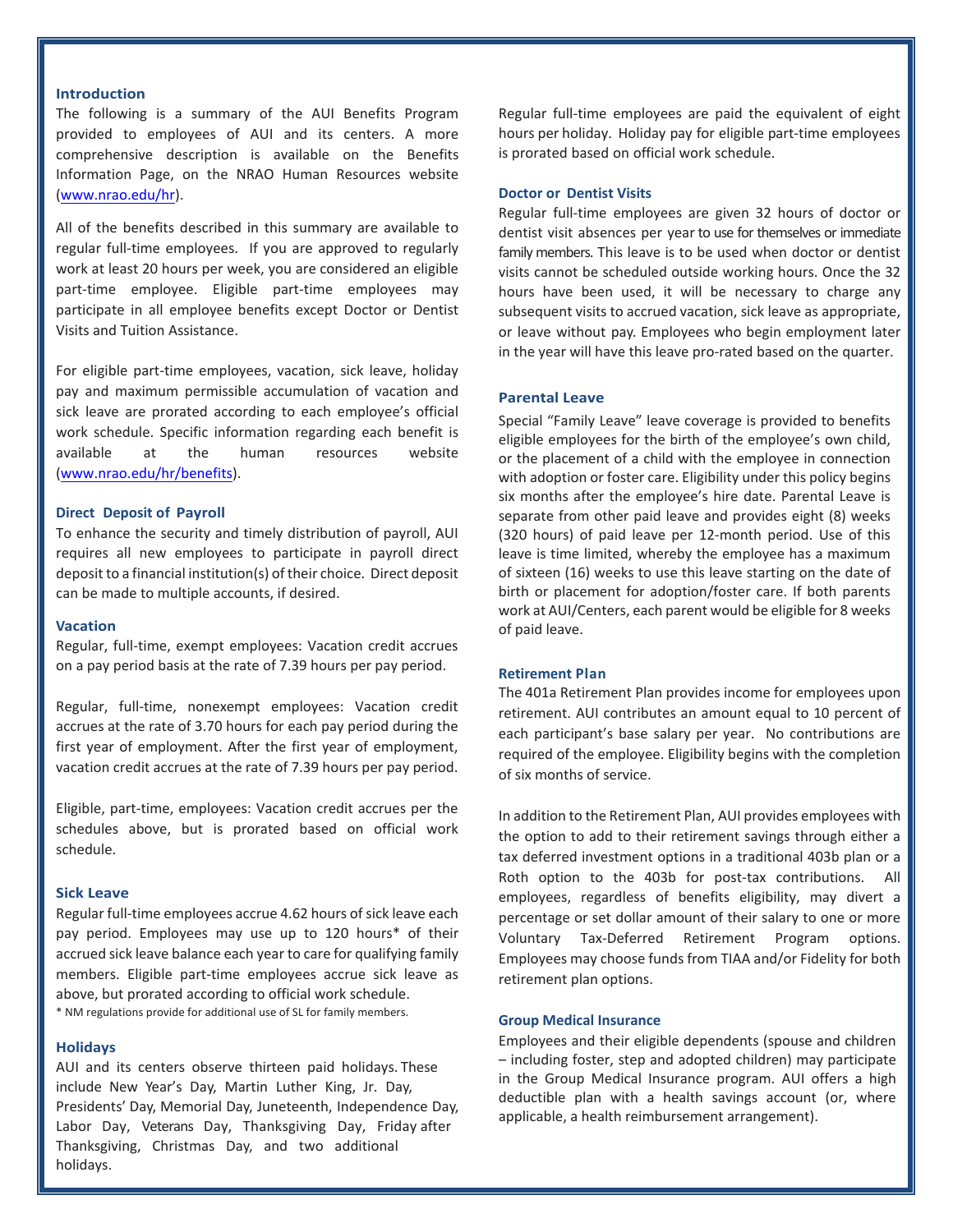Eligibility for coverage begins on your first day of employment and runs through the end of your last month of eligibility. The plan is administered through Anthem Blue Cross/Blue Shield. Networks of health care providers have been established by the carrier(s) to provide quality care at negotiated rates. Highlights of the plan include:

| <b>Plan Deductibles and Out of Pocket Max</b> |                          |                   |  |  |
|-----------------------------------------------|--------------------------|-------------------|--|--|
|                                               | <b>Single</b><br>Account | Family<br>Account |  |  |
| <b>In-Network Deductible</b>                  | \$1,500                  | \$3,000           |  |  |
| Out of Pocket Max (In-<br>Network)            | \$3.750                  | \$7,500           |  |  |

- Preventive service for women and children as well as preventive drugs are covered at 100%.
- No prior authorization or referrals are required to see specialists. Specialist services may cost more than primary care services.
- No pre-existing conditions exclusions.
- No medical claim forms to submit if services are provided in-network.
- Covered participants have the option to use medical care out-of-network, however a claim form must be submitted to apply to the deductible and/or for reimbursement. Outof-network expenses are subject to a higher deductible. Once that deductible has been met, the plan provides coverage for 70% of the out-of-network expenses.
- National (and some international) network of providers. Emergency care covered at in-network level regardless of where services are provided. International coverage for emergencies; however, only through reimbursement.
- Dependents under age 26, regardless of student, work, or marital status may be covered by the program.

All premiums and Health Savings Account contributions are made on a pre-tax basis.

The share of the medical plan premium is based on the employee's level of income.

| Medical Premiums (Deducted 24 out of 26 pay periods) |                |                 |                 |                   |                |
|------------------------------------------------------|----------------|-----------------|-----------------|-------------------|----------------|
| <b>Tier</b>                                          | $50-$<br>49.9K | $$50-$<br>79.9K | \$80-<br>109.9K | $$110-$<br>129.9K | Over<br>\$130k |
| <b>Employee</b>                                      | \$37.50        | \$50.00         | \$68.00         | \$86.50           | \$104.50       |
| <b>Employee</b><br>+ One                             | \$71.50        | \$97.50         | \$123.00        | \$149.00          | \$175.50       |
| Family                                               | \$104.00       | \$136.00        | \$168.50        | \$205.00          | \$241.50       |

# **Health Savings Accounts**

*To open a Health Savings Account, you MUST have a valid physical address (not a hotel or work address) per the USA*  **Patriot Act**. Current staff and new hires that enroll in the high deductible plan can contribute tax exempt money to a Health Savings Account. The money remains tax exempt as long as you use it to pay for qualifying medical expenses. The annual contribution limits for individual and family accounts are below.

| <b>Health Savings Account Annual Limits</b> |                       |                       |  |  |
|---------------------------------------------|-----------------------|-----------------------|--|--|
|                                             | <b>Single Account</b> | <b>Family Account</b> |  |  |
| 2022                                        | \$3.650               | \$7.300               |  |  |
| Catch-up (over age 55)                      | \$1,000               | \$1,000               |  |  |

Employees who are not eligible for the Health Savings Account are enrolled in a Health Reimbursement Arrangement. For 2022, there will be an employer contribution of \$500 for single and \$1,000 for family accounts. This includes HSA or HRA participants. Pro-rated quarterly for new hires.

### **Dental Insurance**

Employees may enroll in dental insurance coverage for themselves and their eligible dependents. Eligibility for coverage begins on your first day of employment and runs through the end of your last month of eligibility. Two levels of coverage are available. High coverage provides for preventive (100% innetwork), major (80% in-network), and restorative (50% innetwork) dental procedures. Limited orthodontia services are also covered under the comprehensive plan. Low coverage provides for preventive (100% in-network) and major (80% innetwork) dental procedures. A full benefit summary is available on the human resources website.

Dental premiums are a 50/50 share between employer and employee. The employee share of dental premiums is made on a pre-tax basis.

| High Plan (Deducted 24 out of 26 pay periods) |         |  |  |  |
|-----------------------------------------------|---------|--|--|--|
| <b>Employee Only</b>                          | \$10.00 |  |  |  |
| Employee + One                                | \$20.00 |  |  |  |
| <b>Employee + Family</b>                      | \$29.00 |  |  |  |
|                                               |         |  |  |  |
| Low Plan (Deducted 24 out of 26 pay periods)  |         |  |  |  |
| <b>Employee Only</b>                          | \$7.00  |  |  |  |
| <b>Employee + One</b>                         | \$14.00 |  |  |  |
| Employee + Family                             | \$20.00 |  |  |  |